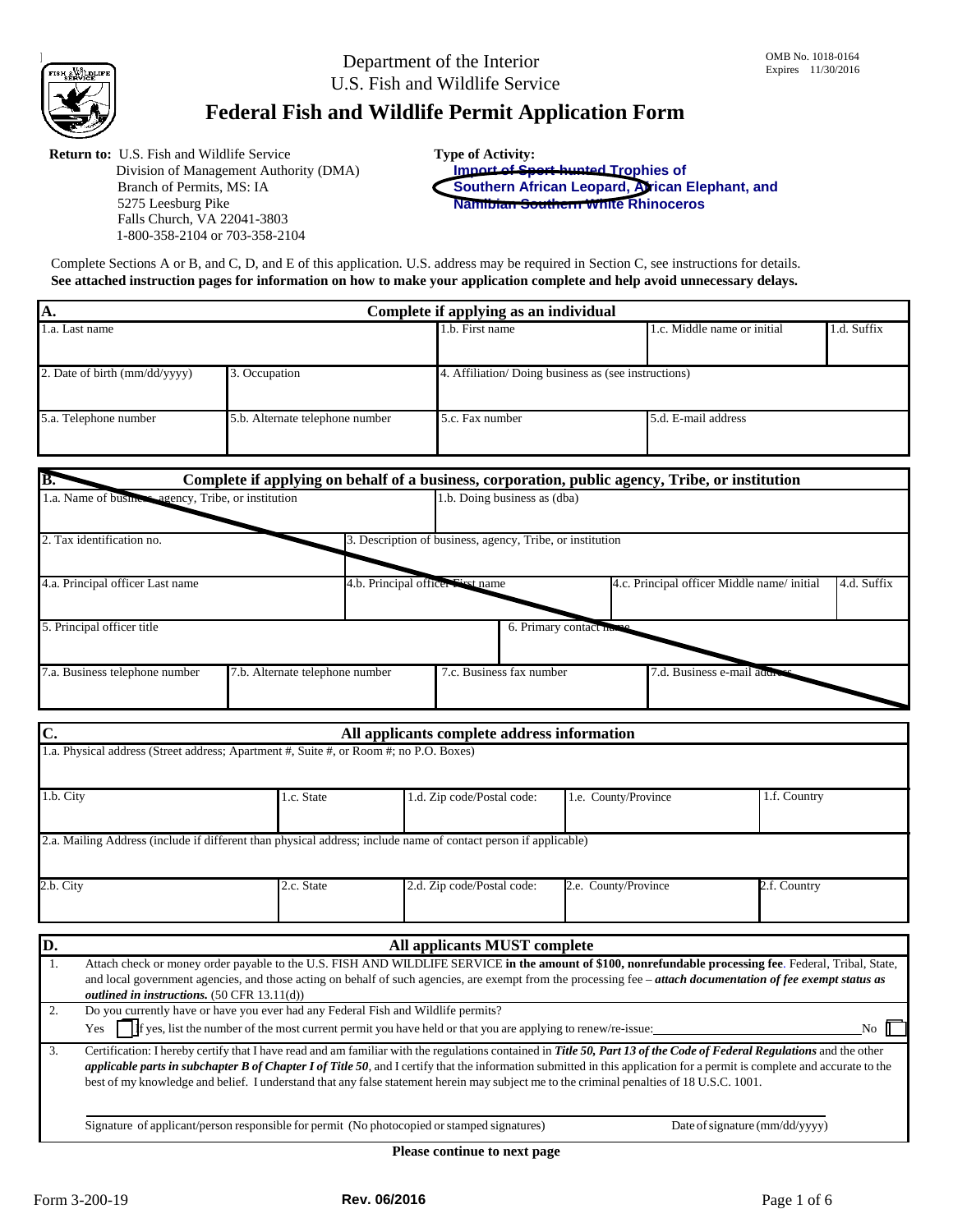# **E. IMPORT OF SPORT-HUNTED TROPHIES OF SOUTHERN AFRICAN LEOPARD, AFRICAN ELEPHANT, AND NAMIBIAN SOUTHERN WHITE RHINOCEROS**

**Note 1**: If you hold an import permit for a trophy/trophies that you did not use, please **return the unused original permit**. If you are requesting reissuance of a permit because you have taken a trophy, but were unable to import it prior to the expiration of the permit, please use the renewal form (3-200-52; [http://www.fws.gov/international/permits/by-form-number/index.html\)](http://www.fws.gov/international/permits/by-form-number/index.html)) and return your original permit with that form.

**Note 2**: *Sport-hunted trophy* is defined at [50 CFR 23.74](http://www.ecfr.gov/cgi-bin/text-idx?SID=318c55ad237f4495a926081dd5d90549&mc=true&node=se50.9.23_174&rgn=div8) as follows: *Sport-hunted trophy* means a whole dead animal or a readily recognizable part or derivative of an animal specifically identified on the accompanying CITES document that meets the following criteria:

- (1) Is raw, processed, or manufactured;
- (2) Was legally obtained by the hunter through hunting for his or her personal use;
- (3) Is being imported, exported, or re-exported by or on behalf of the hunter as part of the transfer from its country of origin ultimately to the hunter's country of usual residence; and
- (4) Includes worked, manufactured, or handicraft items made from the sport-hunted animal only when:

(i) Such items are contained in the same shipment as raw or tanned parts of the sport-hunted animal and are for the personal use of the hunter;

(ii) The quantity of such items is no more than could reasonably be expected given the number of animals taken by the hunter as shown on the license or other documentation of the authorized hunt accompanying the shipment; and

 (iii) The accompanying CITES documents (export document and, if appropriate, import permit) contain a complete itemization and description of all items included in the shipment.

**Note 3:** Certain hunting trophies, including leopard, elephant, and rhinoceros hunting trophies, are subject to restrictions on their use after import into the United States. Please see 50 CFR 23.55 for more information or contact the Division of Management Authority.

Please provide the following information. Complete all questions on the application. Mark questions that are not applicable with "N/A". If applying for more than one trophy, be sure to answer questions 2 and 3 for each trophy.

If importing trophies from more than one country, you must submit a separate application for each shipment in order to obtain separate import permits.

1. ENTER the quantity next to the name of the species you are applying to import (you may apply to import specimens of more than one species provided they have been/are being hunted in the same country):

Leopard (*Panthera pardus*) Quantity: (Import is limited to two per hunter per calendar year)

African elephant (*Loxodonta africana*) Quantity: (Import is limited to two per hunter per calendar year) **Note: once imported, ivory cannot be re-exported.** 1

Southern white rhinoceros (*Ceratotherium simum simum*) from Namibia Quantity: (An import permit is not required for trophies harvested in South Africa or Swaziland. If you wish to import from a different country, please use form 3-200-37).

# 2. **IF ANIMAL IS CURRENTLY LIVING IN THE WILD**, please enter the following:

a. Country and place (area, region, GIS coordinates, ranch AND nearest city) where wildlife is to be taken from the wild:

b. Date wildlife is to behunted: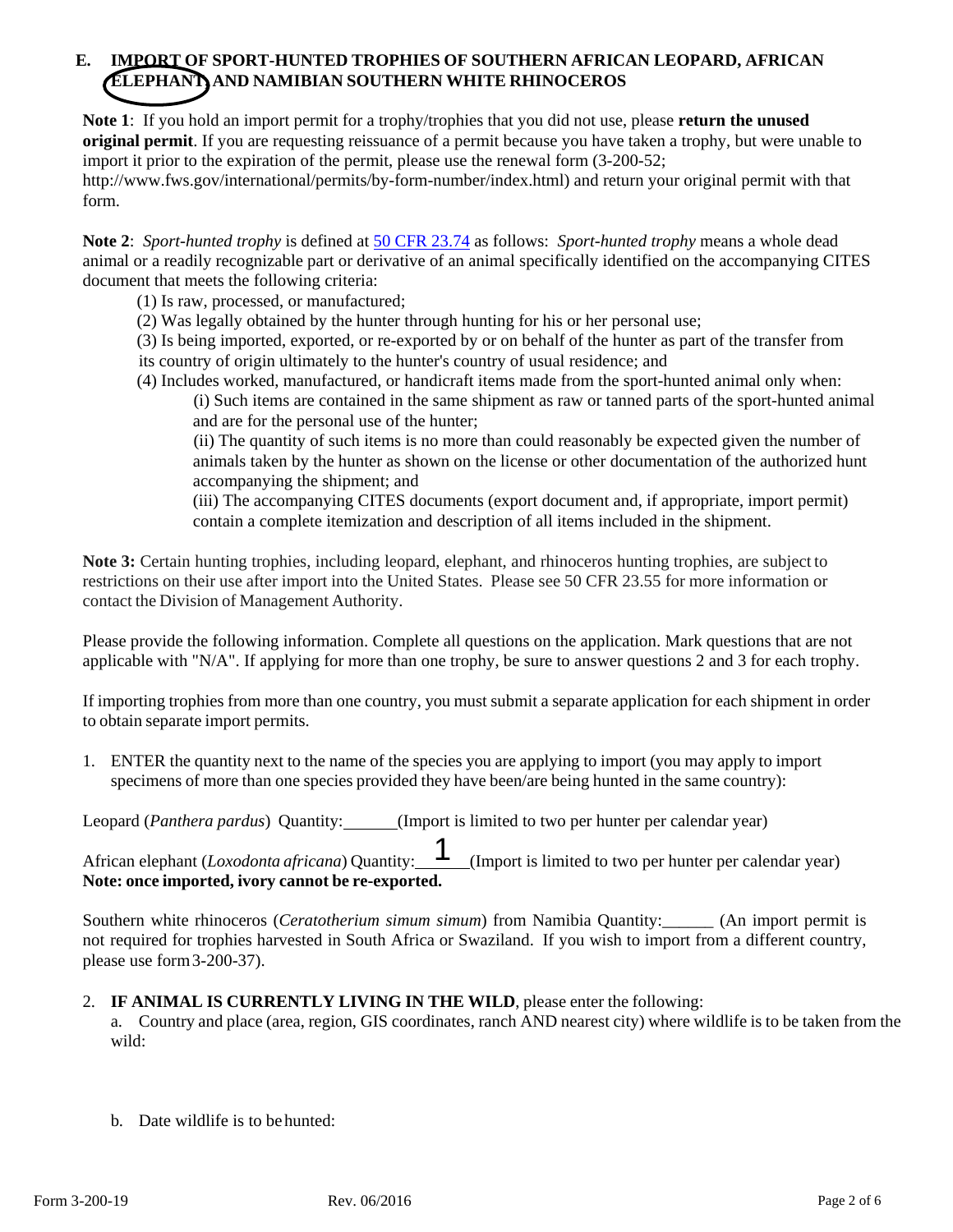c. Description of the trophy and parts you intend to import (e.g., skin, skull, shoulder mount, life size mount, claws, horns, tusks).

# 3. **IF THE ANIMAL IS DEAD**, please enter the following:

- a. Country and place (area, region, GIS coordinates, ranch, and/or AND nearest city) where trophy was removed from thewild:
- b. Date wildlife washunted:
- c. Description of the trophy and parts you intend to import (e.g., skin, skull, shoulder mount, life size mount, claws, horn,tusks):
- d. The current location of the trophy (address and country) [the U.S. import permit will identify this country as the country of export/re-export and must match with the export/re-export document]:
- 4. Complete name and address of overseas person or business shipping the trophy to you. If you are applying to import a trophy directly from Namibia, you **must** provide the name and address of the professional hunter listed on your Namibian hunting permit [this name will appear on the face of the export permit].

Name: Business Name: Address: Address: City: State/Province: Country, Postal Code:

5. Please be aware that the U.S. Fish and Wildlife Service may need to make a finding that your activities will enhance or benefit wild populations of the species involved. If you have any information that could support this finding (e.g., how the funds from license/trophy fees will be spent, what portion of the hunting fee will support conservation), please submit such information on a separate page with your application.

Please see information submitted by Conservation Force, range state authorities, safari hunting operators, and others.

**CERTIFICATION STATEMENT** (original signature must be provided for either 6 or 7 below)

6. **If you are a broker or taxidermist applying on behalf of a foreign national,** provide documentation to show you have a **Power of Attorney** to act on your client's behalf and sign the following statement.

I acknowledge that the sport-hunted trophy/trophies to be imported has been/will be personally hunted by my client and is being imported only for my client's personal use (i.e., **not for sale, transfer, donation, or exchange that is reasonably likely to result in economic use, gain, or benefit**). I understand that my client may only import two leopard trophies in one calendar year. I understand that my client may only import two African elephant trophies in one calendar year. In addition, I have advised my client that raw ivory, once imported into the United States, cannot be re-exported.

Taxidermist/Broker's signature: Date: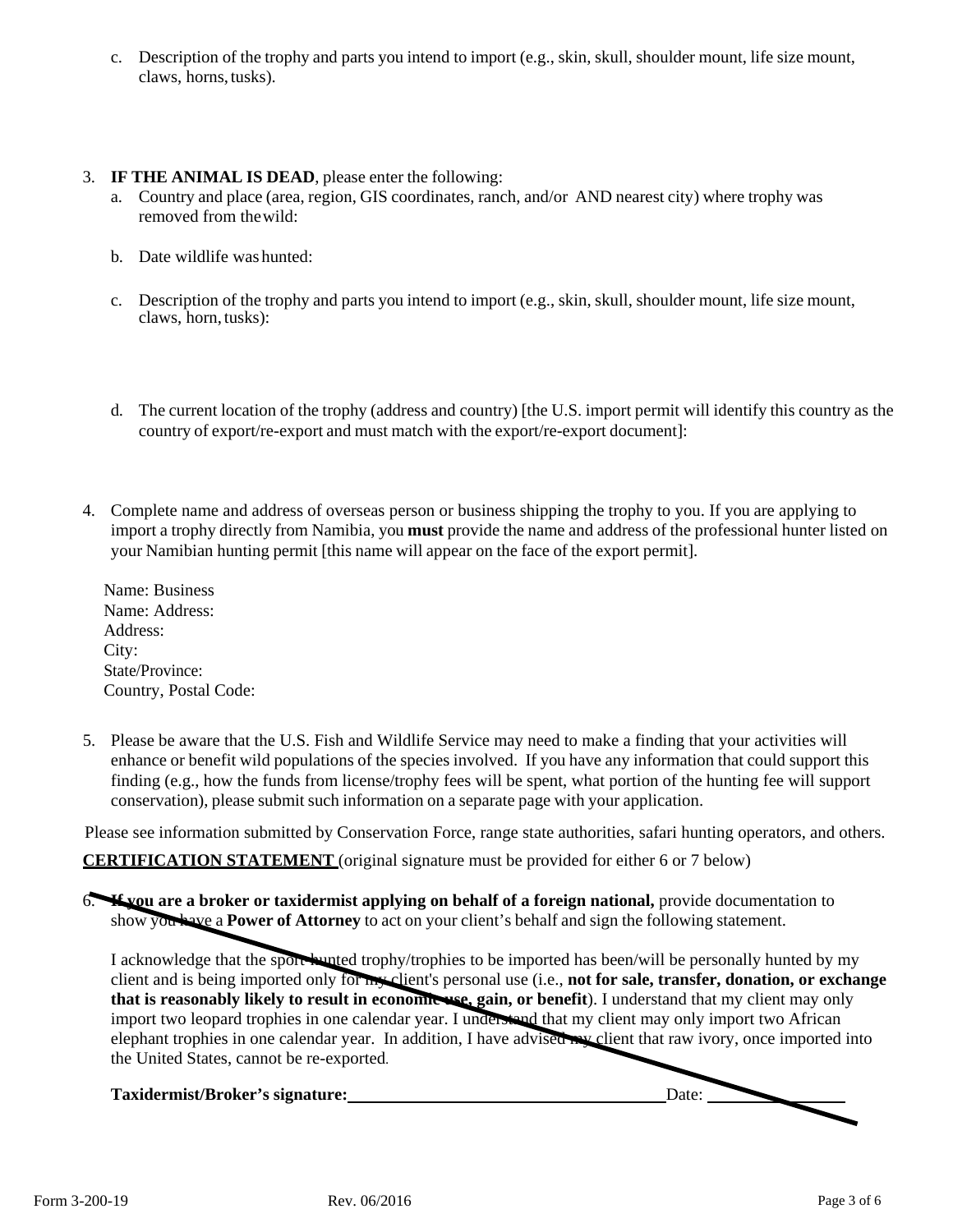# 7. **If you are the hunter applying to import your own trophy**, please read and sign the following statement.

I acknowledge that the sport-hunted trophy/trophies to be imported has been/will be personally hunted by me and is being imported only for my personal use (i.e., **not for sale, transfer, donation, or exchange that is reasonably likely to result in economic use, gain, or benefit**). I understand that I may only import two leopard trophies in one calendar year. I understand that I may only import two African elephant trophies in one calendar year. In addition, I understand that raw ivory, once imported into the United States, cannot be re-exported.

# **Applicant's signature**: Date:

*Be aware that there may be additional permitting or approval requirements by your local or state governments, as well as required by other Federal agencies or foreign government to conduct your propose activity. While the Service will attempt to assist where possible, it is your responsibility to obtain such approval.*

- 8. All international shipment(s) must be through a designated port. A list of designated ports (where an inspector is posted) is available from [http://www.fws.gov/le/designated-ports.html.](http://www.fws.gov/le/designated-ports.html) If you wish to use a port not listed, please contact the Office of Law Enforcement for a Designated Port Exemption Permit (form 3-200-2).
- 9. Name and address where you wish the permit to be mailed, **if** different from page 1 (All permits will be mailed via the U.S. Postal Service, unless you identify an alternative means below):
- 10. If you wish the permit to be delivered by means other than USPS regular mail, provide an air bill, pre-paid envelope, or billing information. If you do not have a pre-paid envelope or air bill and wish to pay for a courier service with your credit card, please check the box below. Please DO NOT include credit card number or other information; you will be contacted for this information.

■ If a permit is issued, please send it via a courier service to the address on page 1 or question 9. I understand that you will contact me for my credit card information once the application has been processed.

11. Who should we contact if we have questions about the application? (Include name, phone number, and email):

Applicant or John J. Jackson, III or Regina Lennox of Conservation Force, 504-837-1233, cf@conservationforce.org

12.**Disqualification Factor**. A conviction, or entry of a plea of guilty or nolo contendere, for a felony violation of the Lacey Act, the Migratory Bird Treaty Act, or the Bald and Golden Eagle Protection Act disqualifies any such person from receiving or exercising the privileges of a permit, unless such disqualification has been expressly waived by the Service Director in response to a written petition. (50 CFR 13.21(c)) Have you or any of the owners of the business, if applying as a business, been convicted, or entered a plea of guilty or nolo contendere, forfeited collateral, or are currently under charges for any violations of the laws mentioned above?

 $\Box$  Yes  $\Box$  No If you answered "Yes" provide: a) the individual's name, b) date of charge, c) charge(s), d) location of incident, e) court, and f) action taken for each violation.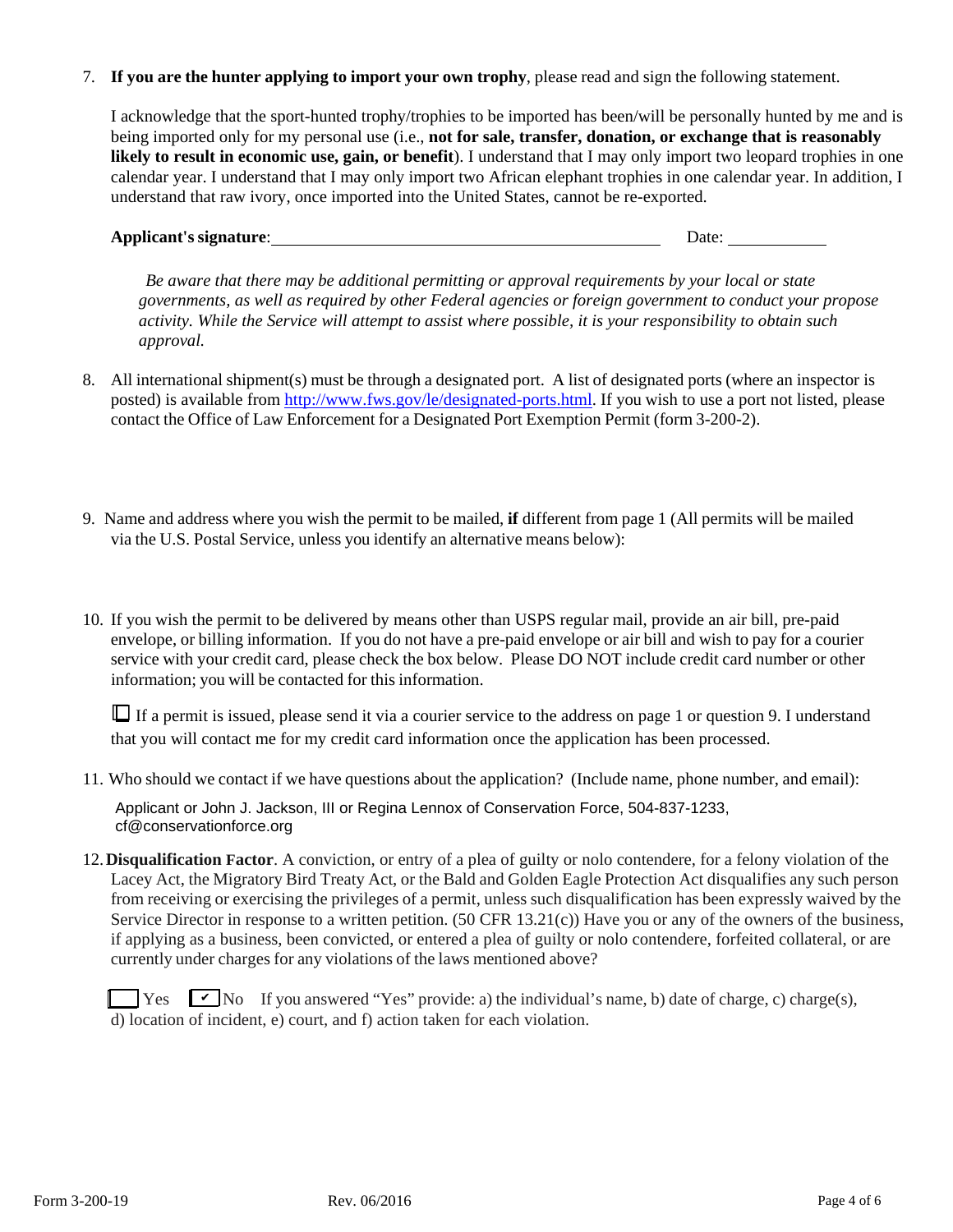#### **APPLICATION FORM INSTRUCTIONS**

The following instructions pertain to an U.S. Fish and Wildlife Service (FWS) permit applications. The General Permit Procedures i[n 50 CFR 13](http://www.access.gpo.gov/nara/cfr/waisidx_01/50cfr13_01.html) address the permitting process. For simplicity, all licenses, permits, registrations, and certificates are referred to as a permit.

### **GENERAL INSTRUCTIONS:**

- Complete all relevant questions in Sections A or B, C, D, and E.
- An incomplete application may cause delays in processing or may be returned to the applicant. Be sure you are filling in the appropriate **application form for the proposed activity.**
- Print clearly or type in the information. Illegible applications may causedelays.
- Sign the application in ink. Faxes or copies of the original signature will not be accepted.
- Mail the original application to the address at the top of page one of the application or, if applicable, on the attached address list.
- **Keep a copy of your completed application.**
- **Please plan ahead. Allow at least 60 days for your application to be processed, however, some applications may take longer than 90 days to process (50 CFR 13.11).**
- Applications are processed in the order they are received.

# **SECTION A OR SECTION B:**

### Section A. **Complete if applying as an individual [do not complete this section if applying for Import/Export License (3-200-3)]:**

- Enter the complete name of the responsible individual who will be the permittee if a permit is issued. Enter personal information that identifies the applicant. **Fax and e-mail, while helpful in processing, are not required.**
- If you are applying on behalf of a client, the personal information must pertain to the client, and a document evidencing **power of attorney** must be included with the application.
- **Affiliation/ Doing business as (dba)**: business, agency, Tribe, organizational, or institutional affiliation *directly* related to the activity requested in the application (e.g., a taxidermist is an individual whose business can *directly* relate to the requested activity). The Division of Management Authority (DMA) and the Office of Law Enforcement (OLE) do **not** accept *doing business as* affiliations for individuals (complete Section B).

#### Section B. **Complete if applying as a business, corporation, public agency, Tribe, or institution:**

- Enter the complete name of the business, agency, or institution that will be the permittee if a permit is issued. Give a brief description of the type of business the applicant is engaged in. Provide contact phone number(s) of the business. If you are applying on behalf of a client, a document evidencing power of attorney must be included with the application.
- **Principal Officer** is the person in charge of the listed business, corporation, public agency, Tribe, or institution. The principal officer is the person responsible for the application and any permitted activities. Often the principal officer is a Director or President. **Primary Contact** is the person at the business, corporation, public agency, or institution who will be available to answer questions about the application or permitted activities. Often this is the preparer of the application.

#### **ALL APPLICANTS COMPLETE SECTION C:**

- For all applications submitted to the Division of Management Authority (DMA) and Office of Law Enforcement (OLE), a physical U.S. address is **required**. Province and Country blocks are provided for those USFWS programs that use foreign addresses and are not required by DMA.
- **Mailing address** is the address to which communications from USFWS should be mailed if different from applicant's physical address.

# **ALL APPLICANTS COMPLETE SECTION D:**

#### Section D.1 **Application processing fee:**

- An application processing fee is required at the time of application, unless exempted under 50 CFR13. The application processing fee is assessed to partially cover the cost of processing a request. **The fee does not guarantee the issuance of a permit, nor will fees be refunded for applications for which processing hasbegun.**
- **Documentation of fee exempt status is not required for applications submitted by Federal, Tribal, State, or local government agencies; but must be supplied by those applicants acting on behalf of such agencies**. Such applications must include a letter on agency letterhead and signed by the head of the unit of government for which the applicant is acting on behalf, confirming that the applicant will be carrying out the permitted activity for the agency.

#### Section D.2 **Federal Fish and Wildlife permits:**

List the number(s) of your most recent issued USFWS permit. If applying for re-issuance of a CITES permit, the original permit must be returned with this application.

#### Section D.3 **CERTIFICATION:**

• **The individual identified in Section A, the principal officer named in Section B, or person with a valid power of attorney (documentation must be included in the application) must sign and date the application.** This signature legally binds the applicant to the statement of certification. You are certifying that you have read and understand the regulations that apply to the permit. You are also certifying that all information included in the application is true to the best of your knowledge. Be sure to read the statement and re-read the application and your answers before signing.

# **Please continue to next page**. **DO NOT RETURN THIS PAGE WITH THE APPLICATION**